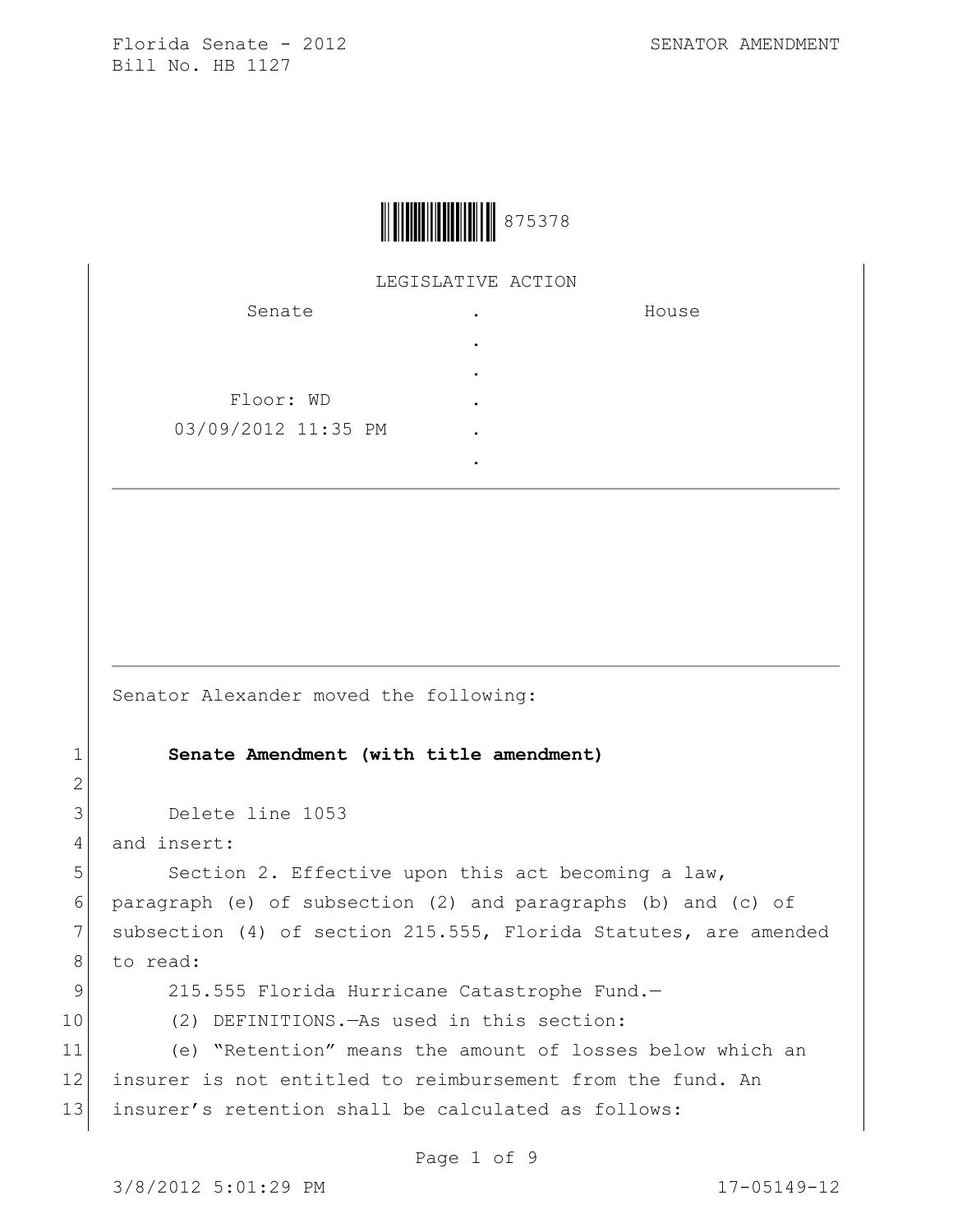

14 1. The board shall calculate and report to each insurer the 15 retention multiples for that year.

16 a. For the contract year beginning June 1, 2005, the 17 retention multiple shall be equal to \$4.5 billion divided by the 18 total estimated reimbursement premium for the contract year; for 19 subsequent years, the retention multiple shall be equal to \$4.5 20 billion, adjusted based upon the reported exposure for the 21 contract year occurring 2 years before the particular contract 22 year to reflect the percentage growth in exposure to the fund 23 for covered policies since 2004, divided by the total estimated 24 reimbursement premium for the contract year.

25 b. For the 2012-2013 contract year, the total reimbursement 26 premium for purposes of the calculation under this subparagraph 27 shall be estimated using the assumption that all insurers have 28 selected the 90-percent coverage level.

29 c. In order to implement the phase-in of reduced coverage 30 levels as provided in paragraph (4)(b), total reimbursement 31 premium for purposes of the calculation under this subparagraph 32 shall be estimated using the following assumptions:

33 (I) For the 2013-2014 contract year, the assumption is that 34 all insurers have selected the 85-percent coverage level.

35 (II) For the 2014-2015 contract year and subsequent 36 contract years, the assumption is that all insurers have 37 selected the 80-percent coverage level.

38 2. The retention multiple as determined under subparagraph 39 1. shall be adjusted to reflect the coverage level elected by 40 the insurer.

41 a. For an insurer electing the maximum coverage level 42 available under paragraph (4)(b) for a particular contract year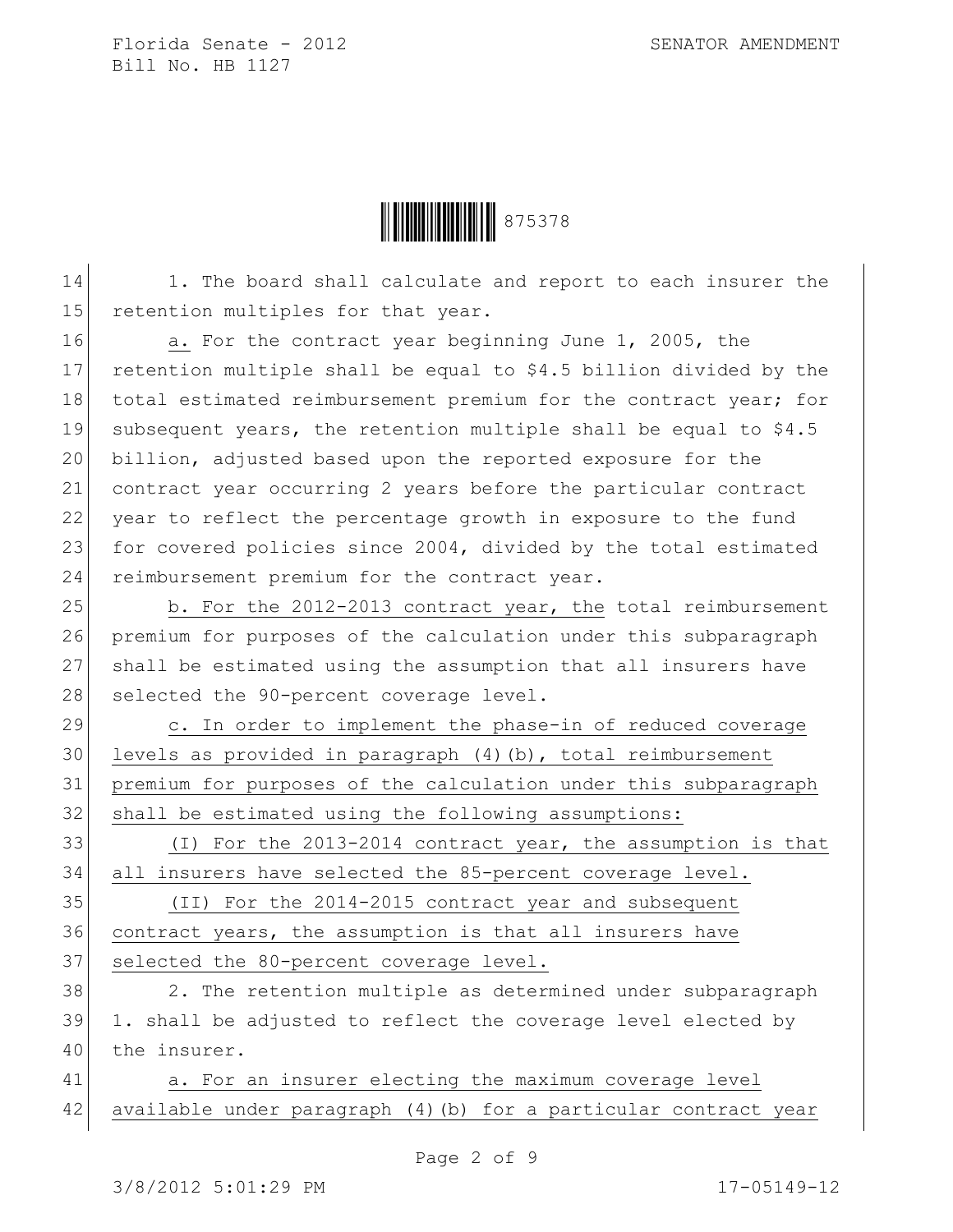**HEIRE S75378** 

43 For insurers electing the 90-percent coverage level, the 44 adjusted retention multiple is 100 percent of the amount 45 determined under subparagraph 1. 46 b. In order to implement the phase-in of reduced coverage 47 levels as provided in paragraph (4)(b), for an insurer electing 48 a coverage level other than the maximum coverage level, the 49 adjusted retention multiple is as follows:

50 (I) With respect to the 2012-2013 contract year, for an 51 insurer For insurers electing the 75-percent coverage level, the 52 retention multiple is 90/75ths 120 percent of the amount 53 determined under subparagraph 1., and for an insurer For 54 insurers electing the 45-percent coverage level, the adjusted 55 retention multiple is 90/45ths 200 percent of the amount 56 determined under subparagraph 1.

57 (II) With respect to the 2013-2014 contract year, for an 58 insurer electing the 75-percent coverage level, the retention 59 multiple is 85/75ths of the amount determined under subparagraph 60 1., and for an insurer electing the 45-percent coverage level, 61 the retention multiple is 85/45ths of the amount determined 62 under subparagraph 1.

63 (III) With respect to the 2014-2015 contract year and 64 subsequent contract years, for an insurer electing the  $75-$ 65 percent coverage level, the retention multiple is 80/75ths of 66 the amount determined under subparagraph 1., and for an insurer 67 electing the 45-percent coverage level, the retention multiple 68 is 80/45ths of the amount determined under subparagraph 1.

69 3. An insurer shall determine its provisional retention by 70 multiplying its provisional reimbursement premium by the 71 applicable adjusted retention multiple and shall determine its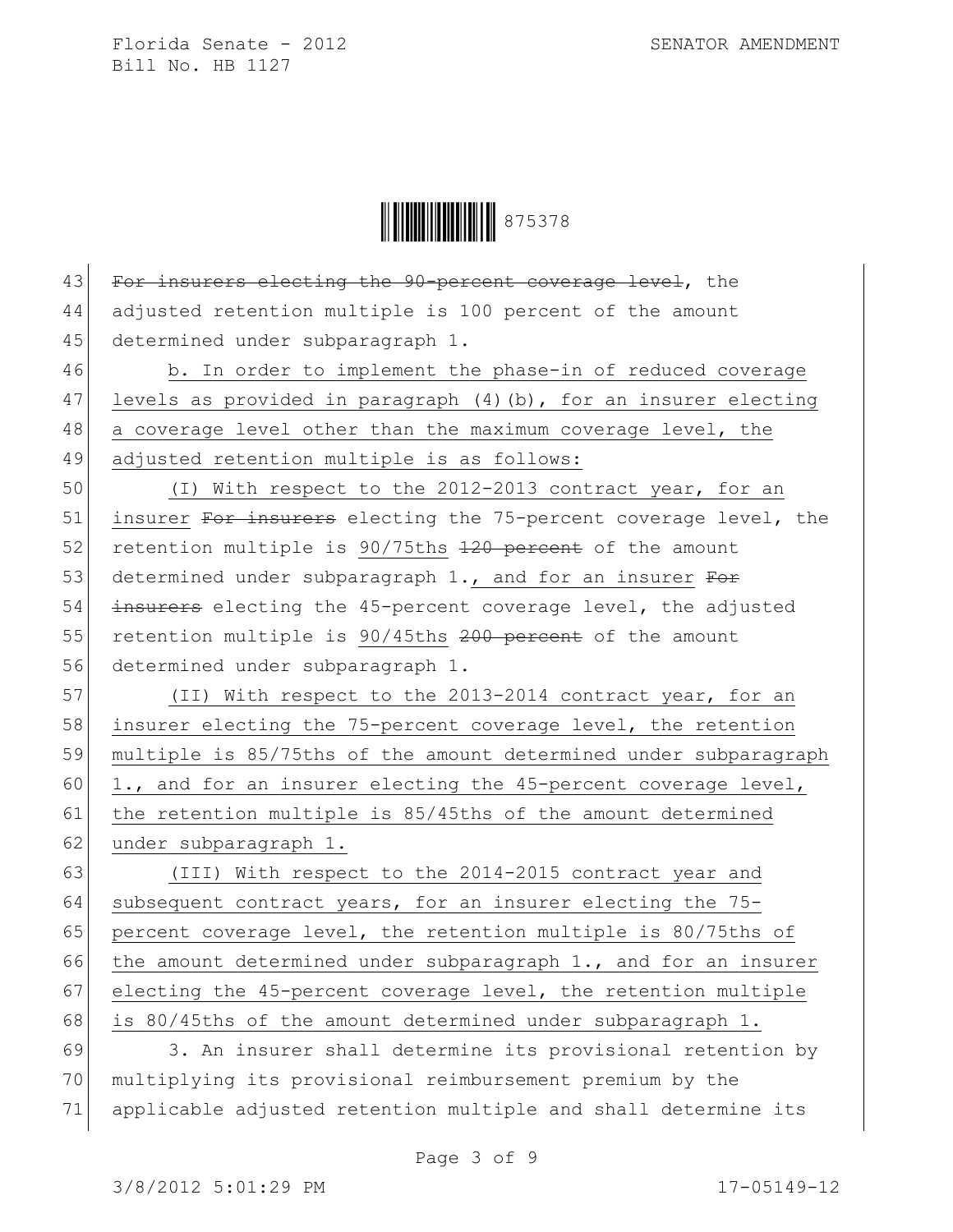

72 actual retention by multiplying its actual reimbursement premium 73 by the applicable adjusted retention multiple.

74 4. For insurers who experience multiple covered events 75 causing loss during the contract year, beginning June  $1$ , 2005, 76 each insurer's full retention shall be applied to each of the 77 covered events causing the two largest losses for that insurer. 78 For each other covered event resulting in losses, the insurer's 79 retention shall be reduced to one-third of the full retention. 80 The reimbursement contract must shall provide for the 81 reimbursement of losses for each covered event based on the full 82 retention with adjustments made to reflect the reduced 83 retentions on or after January 1 of the contract year provided 84 the insurer reports its losses as specified in the reimbursement 85 contract.

86 (4) REIMBURSEMENT CONTRACTS.-

 $87$  (b)1. The contract shall contain a promise by the board to 88 reimburse the insurer for a specified percentage 45 percent, 75 89 percent, or 90 percent of its losses from each covered event in 90 excess of the insurer's retention, plus 5 percent of the 91 reimbursed losses to cover loss adjustment expenses. The 92 available coverage levels are as follows:

93 a. For the 2012-2013 contract year, 90 percent, 75 percent, 94 and 45 percent.

95 b. For the 2013-2014 contract year, 85 percent, 75 percent, 96 and 45 percent.

97 c. For the 2014-2015 contract year and subsequent contract 98 years, 80 percent, 75 percent, and 45 percent.

99 2.a. The insurer must elect one of the percentage coverage 100 levels specified in this paragraph and may, upon renewal of a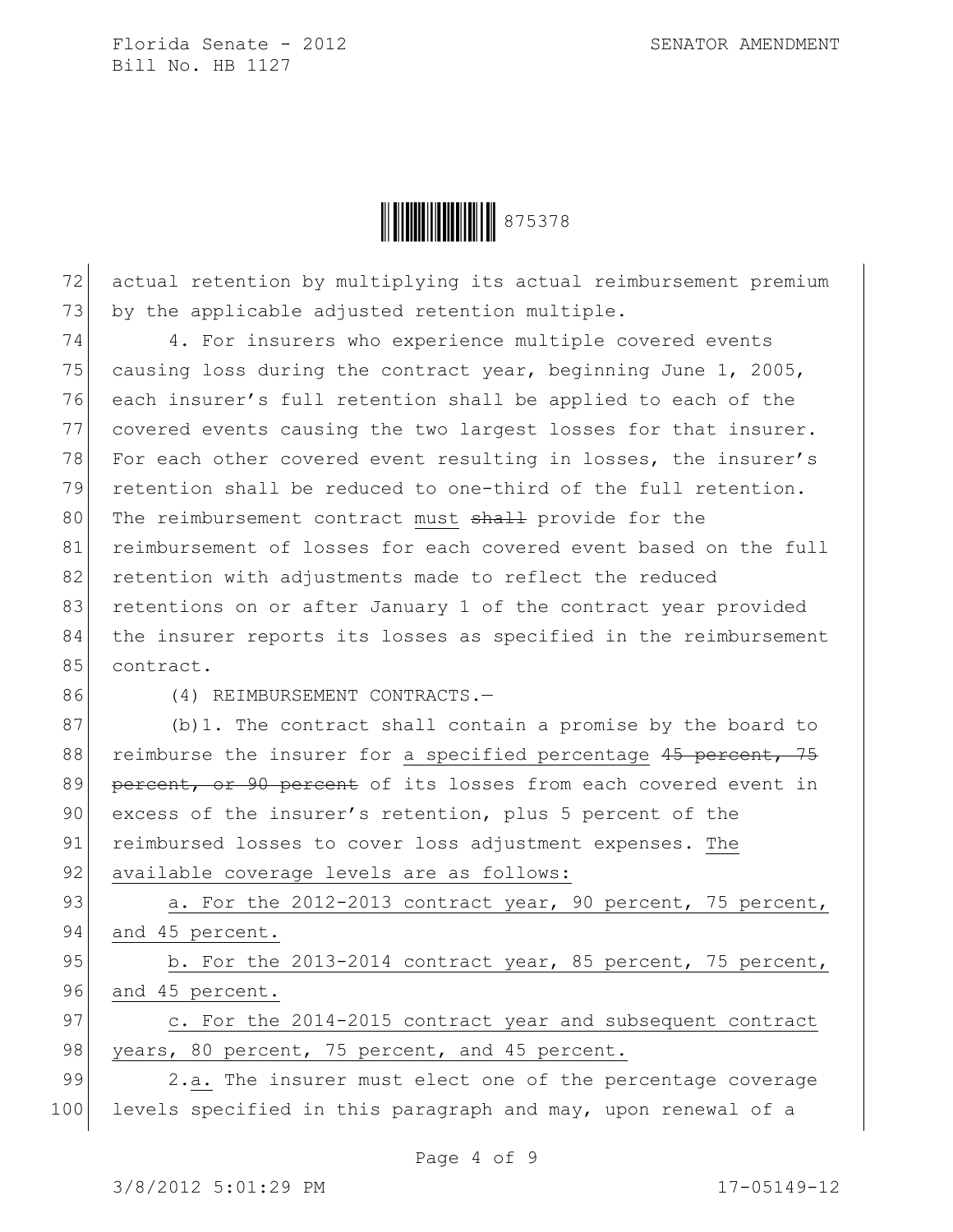**HEIRE REPORTS 1989** 

101 reimbursement contract, elect a lower percentage coverage level 102 if no revenue bonds issued under subsection (6) after a covered 103 event are outstanding, or elect a higher percentage coverage 104 level, regardless of whether or not revenue bonds are 105 outstanding. All members of an insurer group must elect the same 106 percentage coverage level. A Any joint underwriting association, 107 risk apportionment plan, or other entity created under s. 108 627.351 must elect the maximum 90-percent coverage level 109 available under subparagraph 1.

110 b. In order to implement the phase-in of reduced coverage 111 levels as provided in subparagraph 1., and notwithstanding sub-112 subparagraph a., if revenue bonds issued under subsection (6) 113 after a covered event are outstanding and the insurer has 114 elected the maximum coverage level available under subparagraph 115 1., the insurer must, upon renewal of the reimbursement 116 contract, elect the maximum coverage level available under 117 subparagraph 1. for the renewal contract year.

118 3. The contract must shall provide that reimbursement 119 amounts shall not be reduced by reinsurance paid or payable to 120 the insurer from other sources.

121 4. Notwithstanding any other provision contained in this 122 section, the board shall make available to insurers that 123 purchased coverage provided by this subparagraph in 2008, 124 insurers qualifying as limited apportionment companies under s. 125 627.351(6)(c), and insurers that have been approved to 126 participate in the Insurance Capital Build-Up Incentive Program 127 pursuant to s. 215.5595 a contract or contract addendum that 128 provides an additional amount of reimbursement coverage of up to 129 \$10 million. The premium to be charged for this additional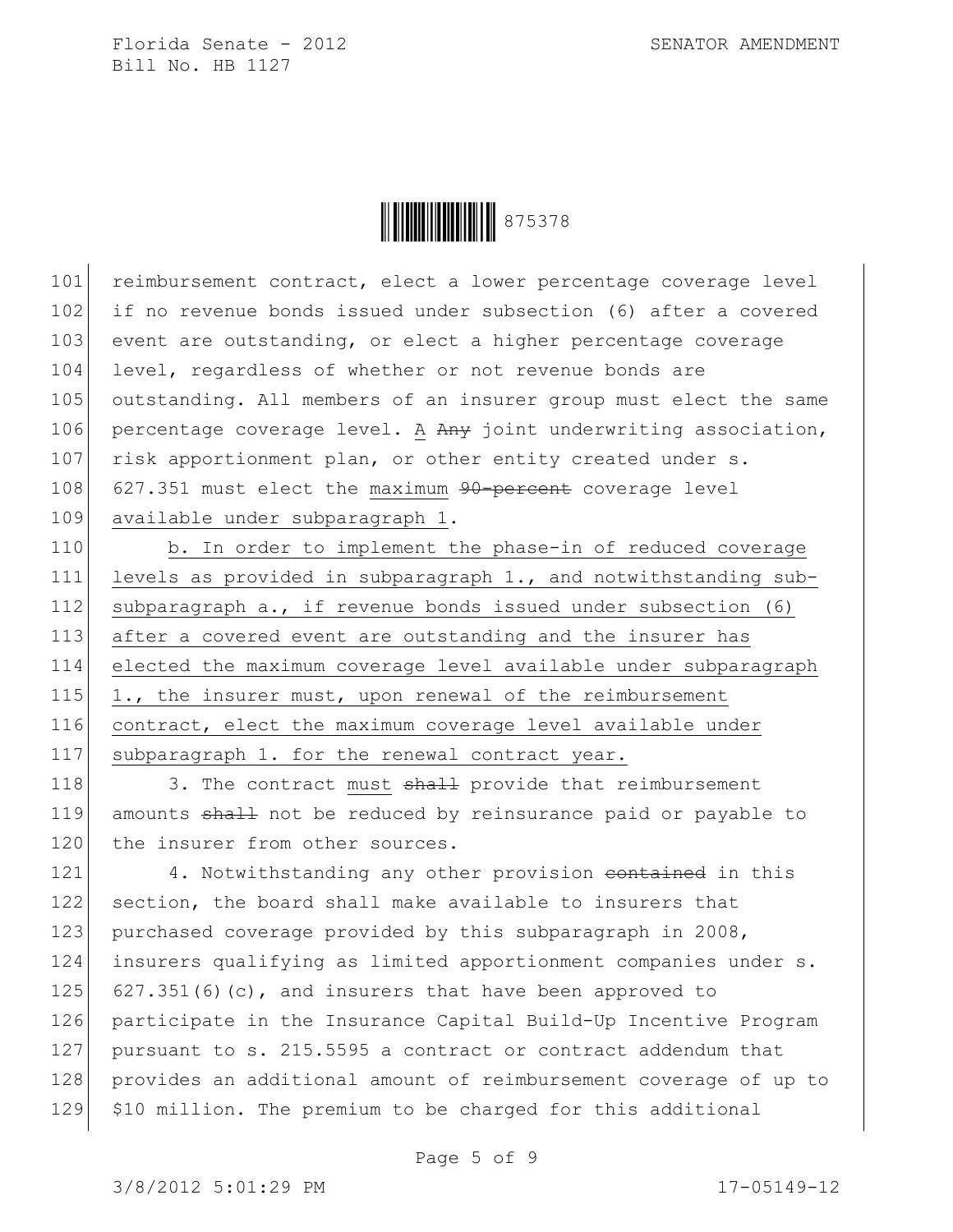

130 reimbursement coverage shall be 50 percent of the additional 131 reimbursement coverage provided, which must shall include one 132 prepaid reinstatement. The minimum retention level that an 133 eligible participating insurer must retain associated with this 134 additional coverage layer is 30 percent of the insurer's surplus 135 as of December 31, 2008, for the 2009-2010 contract year; as of 136 December 31, 2009, for the 2010-2011 contract year; and as of 137 December 31, 2010, for the 2011-2012 contract year. This 138 coverage is shall be in addition to all other coverage that may 139 be provided under this section. The coverage provided by the 140 fund under this subparagraph is shall be in addition to the 141 claims-paying capacity as defined in subparagraph  $(c)$ 1., but 142 only with respect to those insurers that select the additional 143 coverage option and meet the requirements of this subparagraph. 144 The claims-paying capacity with respect to all other 145 participating insurers and limited apportionment companies that 146 do not select the additional coverage option shall be limited to 147 their reimbursement premium's proportionate share of the actual 148 claims-paying capacity otherwise defined in subparagraph (c)1. 149 and as provided for under the terms of the reimbursement 150 contract. The optional coverage retention as specified shall be 151 accessed before the mandatory coverage under the reimbursement 152 contract, but once the limit of coverage selected under this 153 option is exhausted, the insurer's retention under the mandatory 154 coverage applies will apply. This coverage will apply and be 155 paid concurrently with mandatory coverage. This subparagraph 156 expires on May 31, 2012.

157 (c)1. The contract must  $shall$  also provide that the 158 obligation of the board with respect to all contracts covering a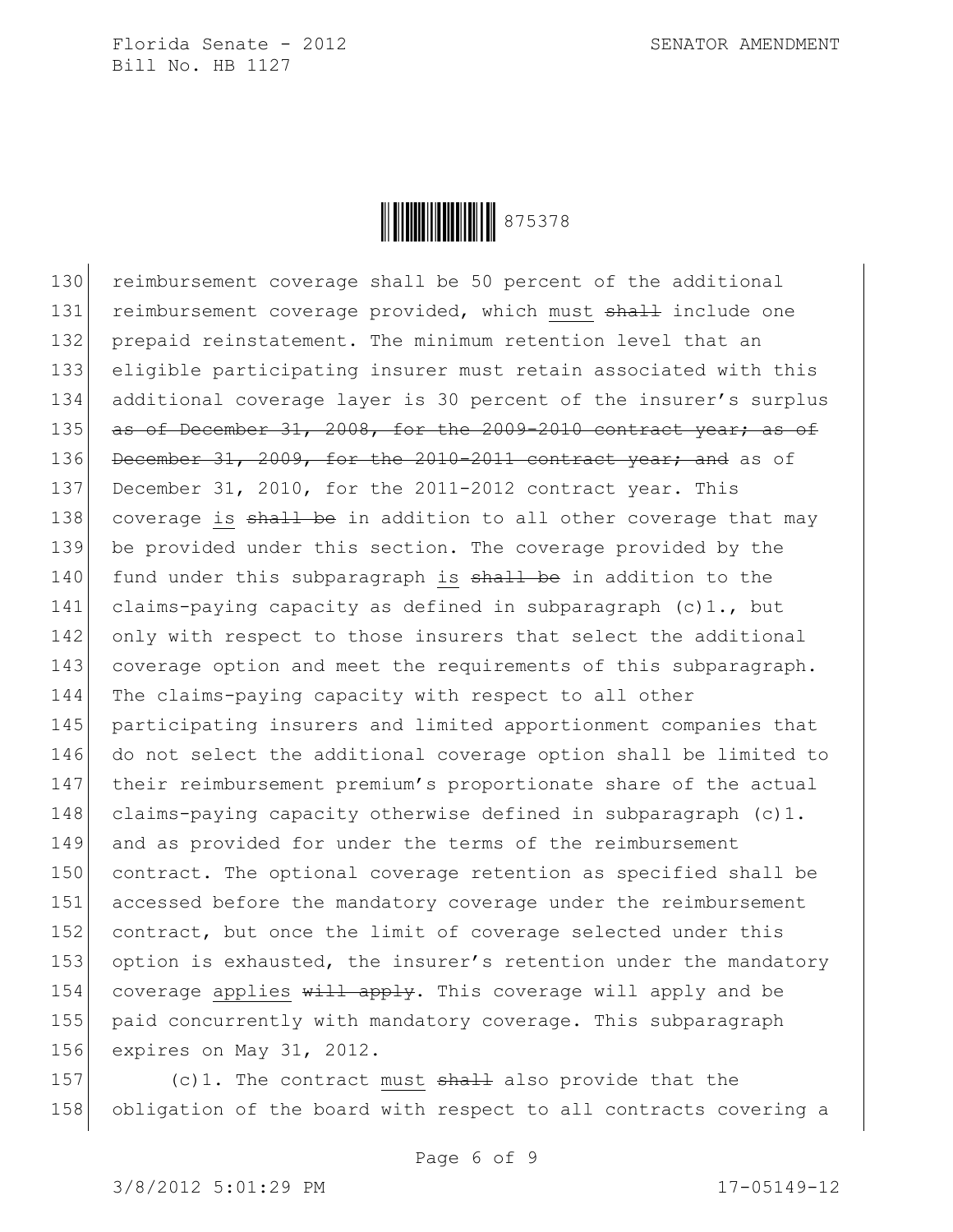**WINGHT 875378** 

159 particular contract year shall not exceed the actual claims-160 paying capacity of the fund up to the limit specified in this 161 subparagraph. 162 a. For the 2012-2013 contract year, the limit is \$17 163 billion. 164 b. For the 2013-2014 contract year, the limit is \$16 165 billion. 166 c. For the 2014-2015 contract year, the limit is \$15 167 billion. 168 d. For contract years after the 2014-2015 contract year, if 169 a limit of \$17 billion for that contract year, unless the board 170 determines that there is sufficient estimated claims-paying 171 capacity to provide \$15  $$17$  billion of capacity for the current 172 contract year and an additional \$15 \$17 billion of capacity for 173 subsequent contract years. If the board makes such a 174 determination, the estimated claims-paying capacity for the 175 particular contract year shall be determined by adding to the 176 \$15 \$47 billion limit one-half of the fund's estimated claims-177 paying capacity in excess of \$30 \$34 billion. However, the 178 dollar growth in the limit may not increase in any year by an 179 amount greater than the dollar growth of the balance of the fund 180 as of December 31, <del>less any premiums or interest attributable to</del> 181 optional coverage, as defined by rule, which occurred over the 182 prior calendar year. 183 2. In May and October of the contract year, the board shall 184 publish in the Florida Administrative Weekly a statement of the

185 fund's estimated borrowing capacity, the fund's estimated 186 claims-paying capacity, and the projected balance of the fund as 187 of December 31. After the end of each calendar year, the board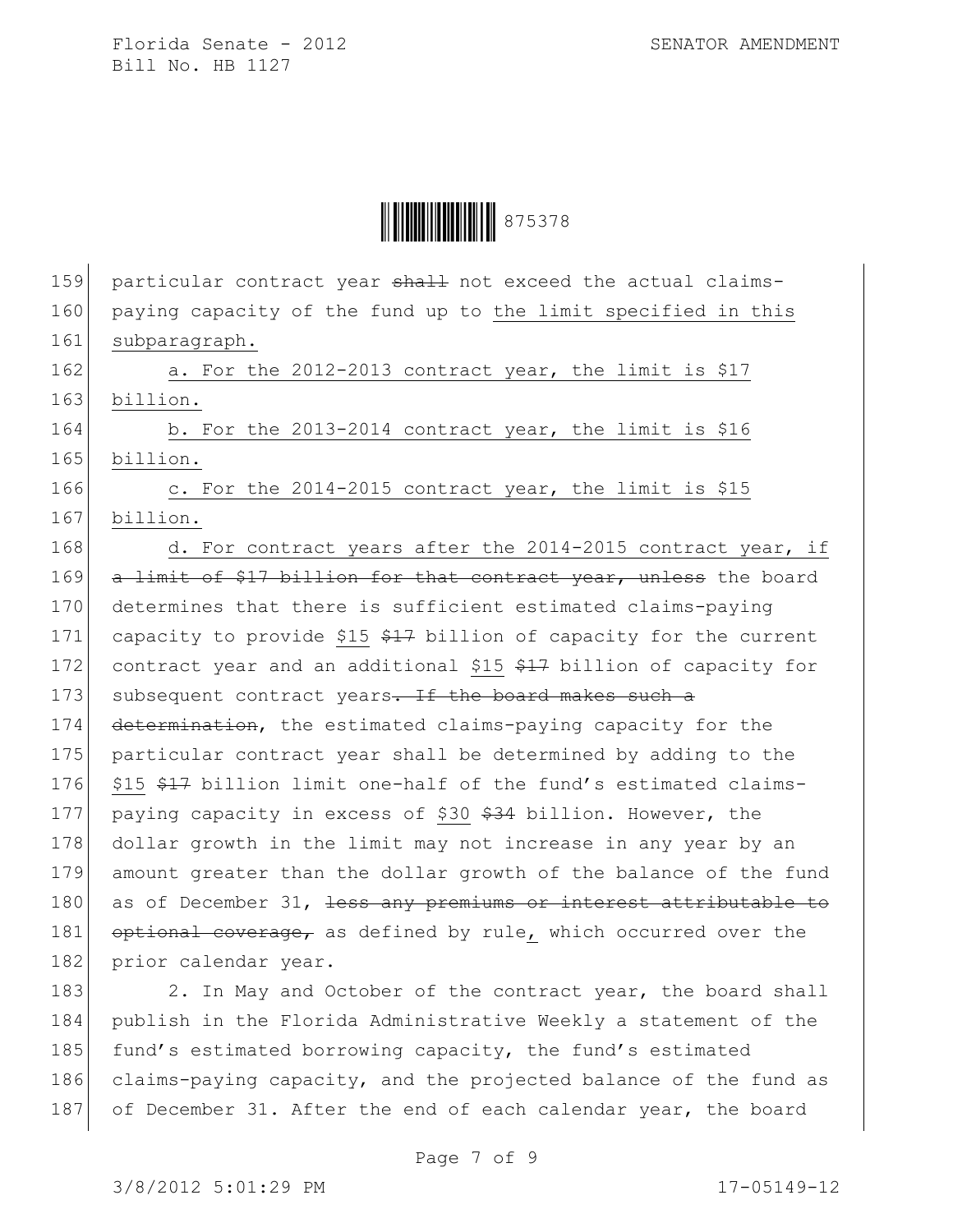

188 shall notify insurers of the estimated borrowing capacity, 189 estimated claims-paying capacity, and the balance of the fund as 190 of December 31 to provide insurers with data necessary to assist 191 them in determining their retention and projected payout from 192 the fund for loss reimbursement purposes. In conjunction with 193 the development of the premium formula<sub> $\tau$ </sub> as provided  $f$ or in 194 subsection (5), the board shall publish factors or multiples 195 that assist insurers in determining their retention and 196 projected payout for the next contract year. For all regulatory 197 and reinsurance purposes, an insurer may calculate its projected 198 payout from the fund as its share of the total fund premium for 199 the current contract year multiplied by the sum of the projected 200 balance of the fund as of December 31 and the estimated 201 borrowing capacity for that contract year as reported under this 202 subparagraph. 203 Section 3. Except as otherwise expressly provided in this 204 act and except for this section, which shall take effect upon 205 this act becoming a law, this act shall take effect July 1, 206 2012. 207 208 ================ T I T L E A M E N D M E N T =============== 209 And the title is amended as follows: 210 Delete lines 2 - 28 211 and insert: 212 An act relating to property insurance; amending s. 213 627.351, F.S.; conforming cross-references; reducing 214 to 2 percent from 6 percent the amount of the 215 projected deficit in the coastal account for the prior 216 calendar year which is recovered through regular

Page 8 of 9